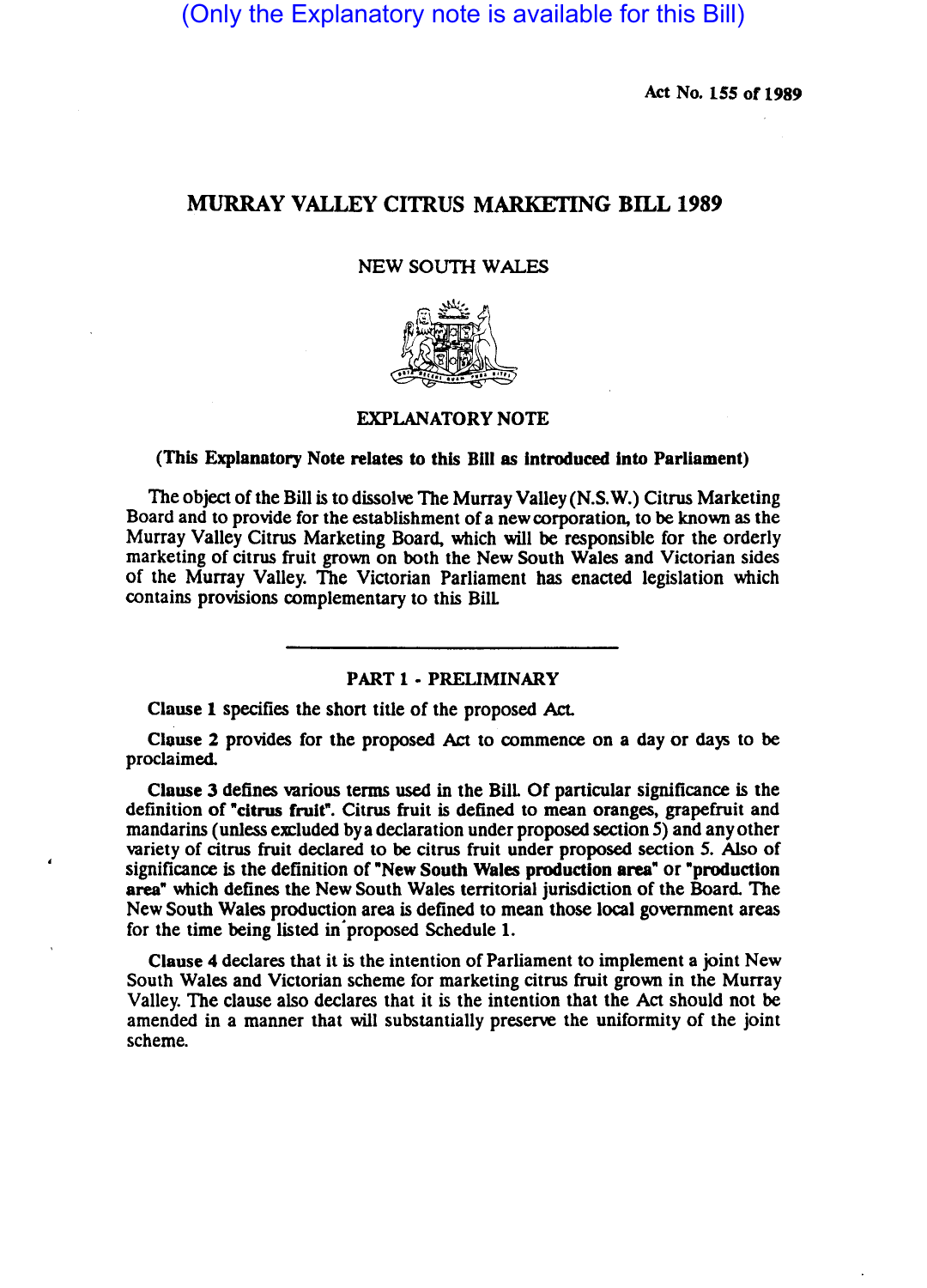Clause *5* provides a mechanism for declaring an additional variety of citrus fruit to be citrus fruit for the purposes of the proposed Act or for declaring a variety not to be citrus fruit (This clause should be read in conjunction with the provisions of Part 7 of the Bill relating to petitions for polls to exclude or include a commodity.)

Clause 6 provides a mechanism for declaring land to form part of the production area or declaring land to be excluded from the production area. (This clause should also be read in conjunction with the provisions of Part 7 of the Bill relating to petitions for polls to exclude a district from, or add a district to, the New South Wales production area.)

Clause 7 provides that the proposed Act will not apply to citrus fruit grown by a producer for the producer's own use or to citrus fruit grown by a small producer as defined in proposed section 3.

Clause 8 will enable the New South Wales Minister to delegate any of that Minister's powers under the proposed Act

# PART 2 - MURRAY VALLEY CITRUS MARKETING BOARD AND SELECTION COMMITTEE

Clause 9 constitutes a body corporate to be known as the Murray Valley Citrus Marketing Board. The Board will have the usual attributes of a body corporate but will not represent the Crown.

Clause 10 will require the common seal of the Board to be kept in the Board's custody and used only as authorised by the Board.

Clause 11 deals with the membership of the Board. It provides for the Board to consist of 9 members appointed jointly by the Governors of New South Wales and Victoria, of whom:

- 1 is to be a person nominated by the New South Wales Minister;
- 1 is to be a person nominated by the Victorian Minister;
- 4 are to be producers representing the interests of producers and who are nominated by the Selection Committee (to be established under clause 12); and
- the remaining 3 are to be persons nominated by the Selection Committee.

The Selection Committee will be required to give reasons in writing for nominations and to ensure that as far as possible all regions ofthe New South Wales and Victorian production areas are represented.

Clause 12 provides for the establishment of the Selection Committee. The Selection Committee will consist of 5 persons appointed jointly by the New South Wales and Victorian Ministers on the nomination of specified bodies or persons. The Committee will not be able to make a decision unless all members are present Allowances payable to members are to be paid by the Board.

### PART 3 - FUNCTIONS AND POWERS OF TilE BOARD

Clause 13 sets out the goals of the Board in carrying out its functions under the proposed Act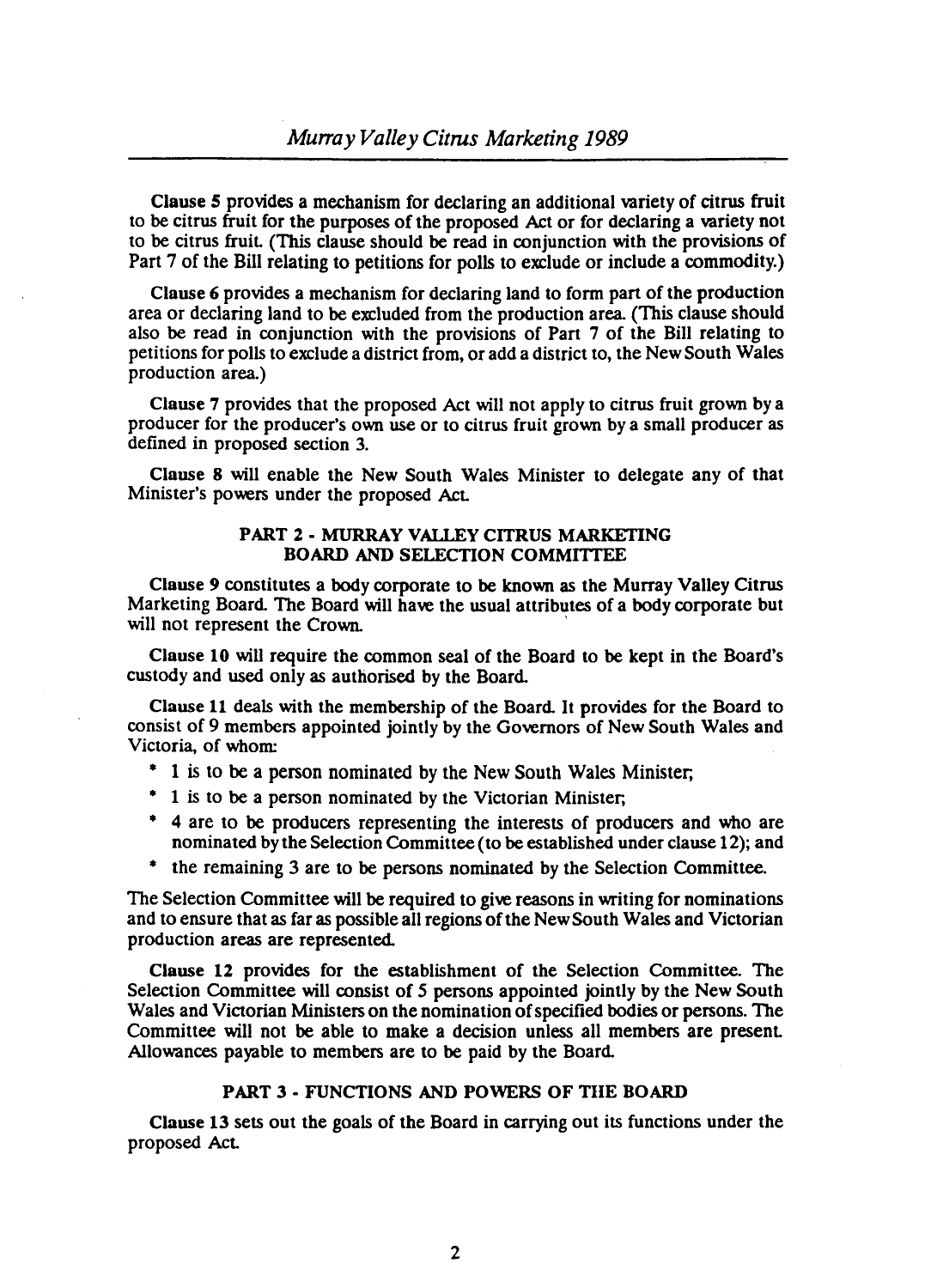Clause 14 sets out the functions of the Board. The principal functions of the Board will be to promote the marketing of citrus fruit grown in the Murray Valley and citrus products derived from that fruit and to make arrangements for the marketing and processing of that fruit and those fruit products.

Clause IS sets out the general powers of the Board and some of its particular powers as well

Clause 16 provides a mechanism to enable the Board to collect levies under the Commonwealth Horticultural Levy Collection Act 1987 and the Horticultural Export Charge Collection Act 1987. These levies finance the activities of the Australian Horticultural Corporation and the Horticultural Research and Development Corporation.

Clause 17 will enable the Board to delegate its powers to members or employees of the Board.

Clause 18 will enable the Board to employ staff (including a chief executive) and to arrange for the use of the services of officers and employees of the Public Service or any public authority. The chief executive will be responsible for the administration of the Board, subject to the Board's general direction and controL

Clause 19 will enable the Board to engage in joint ventures. The Board will be required to comply with any guidelines determined by the New South Wales and Victorian Ministers and certain other requirements which are specified in the clause.

Clause 20 contains special requirements relating to any limited company in which the Board has a controlling interest The accounts of the company will be required to be audited by the New South Wales Auditor-General, the Board will have to include a copy of the company's accounts in its annual report and copies of certain documents will have to be provided to the New South Wales Treasurer.

Clause 21 will enable the Board to deal in primary products other than citrus fruit grown in the New South Wales production area with the approval of the New South Wales and Victorian Ministers and SUbject to any conditions determined by those Ministers. The Board will not be permitted to deal in a primary product for which another board or a committee is constituted, except with the consent of that board or committee.

Clause 22 will enable the Board, with the approval of the New South Wales and Victorian Ministers, to act as an agent for the purpose of marketing any commodity (as defined in proposed section 3) or any other primary product The Board will not be allowed to act as an agent for a commodity for which another board or a committee is constituted, except with the consent of that board or committee.

Clause 23 will enable the Board, with the approval of the New South Wales and Victorian Ministers, to act as an agent and enter into arrangements for the purpose of purchasing equipment, maChinery, planting material, fertilizer and other things for use in the production of citrus fruit

Clause 24 will enable the Board to enter into and deal in futures contracts with the approval ofthe New South Wales and Victorian Ministers and in accordance with any guidelines determined by those Ministers.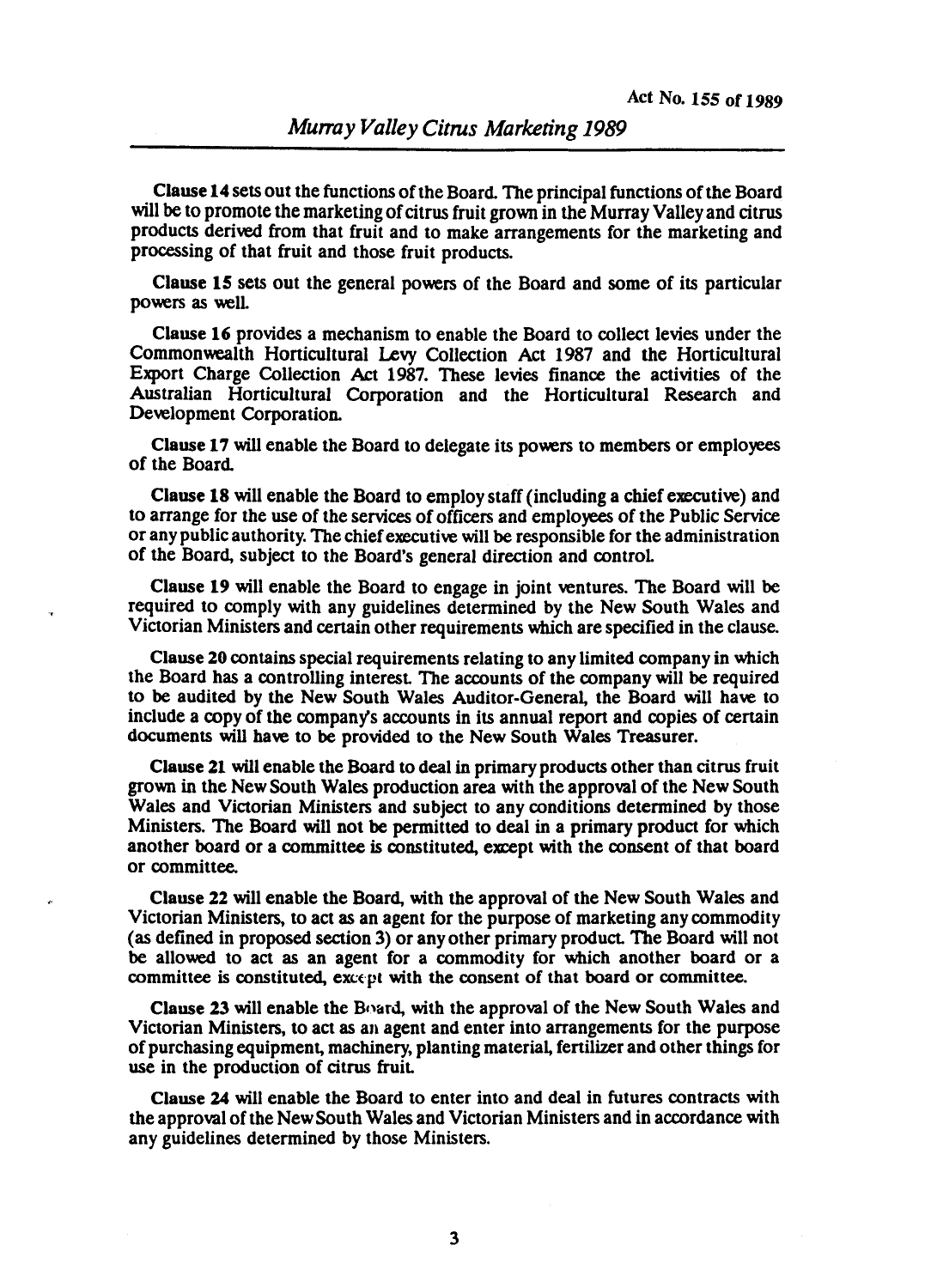Clause 2S will require the Board to consult with representatives of the citrus industry before it exercises powers under proposed section 22, 23 or 24.

Clause 26 will prohibit the Board from using its funds in connection with the politics of a political party and from becoming affiliated with any body whose objects support the politics, program or aims of a political party. Any contravention of the provisions of the clause could result in the dismissal of the Board under proposed section 50.

Clause 27 will enable the Board to create financial reserves in accordance with any conditions determined by the New South Wales and Victorian Ministers.

Clause 28 will enable the Board to obtain financial accommodation in accordance with guidelines approved by the New South Wales and Victorian Ministers after consultation with the Treasurers of both States.

Clause 29· will enable the Board to invest money in any manner approved by the New South Wales and Victorian Ministers after consultation with the Treasurers of both States.

## PART 4 • MARKETING OF CITRUS FRUIT

Clause 30 will enable the Board to appoint persons as approved receivers. The Board will be required to publish annually a list of approved receivers in a newspaper circulating in the New South Wales production area. The list is also to be available for inspection at the Board's office.

Clause 31 will empower the Board:

- to determine grades, classes or descriptions of citrus fruit and citrus products;
- to recommend minimum wholesale prices of citrus fruit grown in the New South Wales production area; and
- to fix a minimum price and terms and conditions of payment for the sale of citrus fruit grown in that production area for processing into citrus products.

Clause 32 will make it an offence to purchase citrus fruit grown in the New South Wales production area from a producer or approved receiver for processing into citrus products at a price that is less than the minimum price fixed by the Board.

Clause 33 will make it an offence for a producer to sell citrus fruit grown in the New South Wales production area to anyone other than an approved receiver (unless the written consent of the Board has been Obtained), or for a person (other than an approved receiver) to purchase citrus fruit grown in the production area from a producer who is not authorised by the Board to sell citrus fruit to a person other than an approved receiver.

Clause 34 deals with the duties of approved receivers. Approved receivers will be required to make payments to the Board in relation to citrus fruit received by them from producers of such amounts as the Board determines. In the case of citrus fruit sold for processing into citrus products, approved receivers will have to make payments to producers on such terms and conditions as are determined by the Board. Approved receivers will also be obliged to comply with any instructions of the Board relating to the marketing or processing of citrus fruit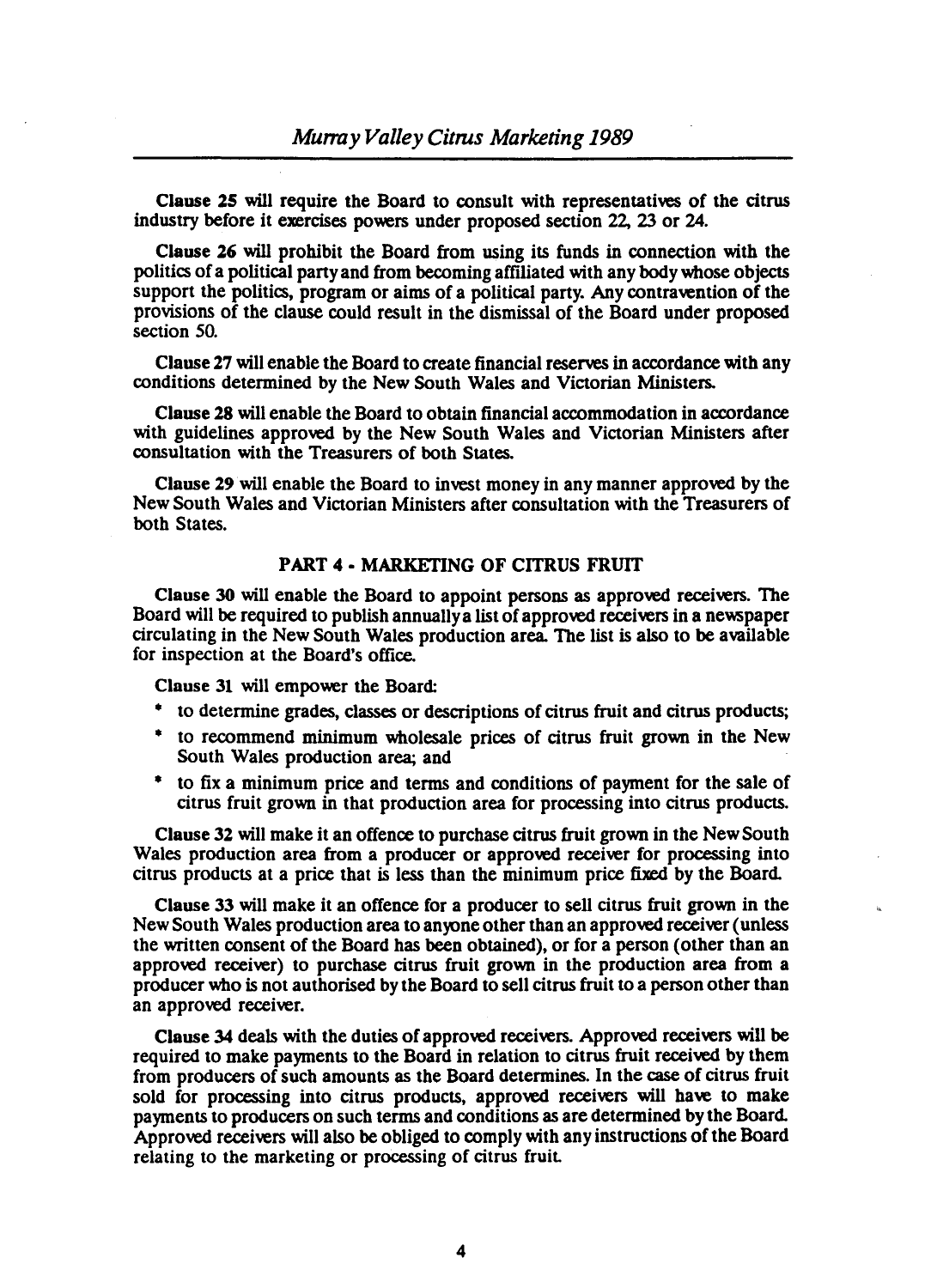Clause 3S provides that the Board will not be able to increase payments required to be made by approved receivers to the Board unless producers are given at least 3 months' notice, and, where a meeting of producers has been requested to consider the matter, the meeting has been convened.

# PART s· ACCOUNTS AND REPORTS

#### Division 1 - Accounts and audit of accounts

Clause 36 will require the Board to keep proper accounts and records and sets out specific requirements which must be observed. The Board will also have to comply with such financial and accounting standards as are determined by the New South Wales and Victorian Ministers after consultation with the Treasurers of both States.

Clause 37 will require the Board to prepare and forward to the New South Wales and Victorian Ministers an annual report containing a report on its operations and audited financial statements. The New South Wales Minister will be required to lay each annual report before Parliament and to advise Parliament of any failure by the Board to submit a report

Clause 38 will require financial statements to be audited by the New South Wales Auditor·General or, by arrangement, by the Victorian Auditor-General The Auditor-General concerned will have the necessary powers to carry out such an audit The costs of audits are to be borne by the Board

#### Division 2 • 5-year operational plans

Clause 39 will require the Board to prepare S-year operational plans. The first plan will be required to be submitted to the New South Wales and Victorian Ministers within 12 months after the commencement of the clause, and thereafter with each annual report. Each plan will have to include performance indicators and be provided to producers on request

# Division 3 • Management audits

Clause 40 will require management audits to be carried out, as approved or directed by the New South Wales and Victorian Ministers, for the purpose of assessing the extent to which the Board's activities are being carried on in an efficient, economical and proper manner.

Clause 41 sets out the powers of persons who undertake management audits. It will be an offence to obstruct those persons, to refuse to comply with lawful requirements of those persons or to provide any information that is false or misleading.

Clause 42 will require a report to be made on the conduct, findings and any recommendations of a management audit

Clause 43 will require a copy of each report to be given to the New South Wales and Victorian Ministers and, unless the Ministers decide otherwise, to the Board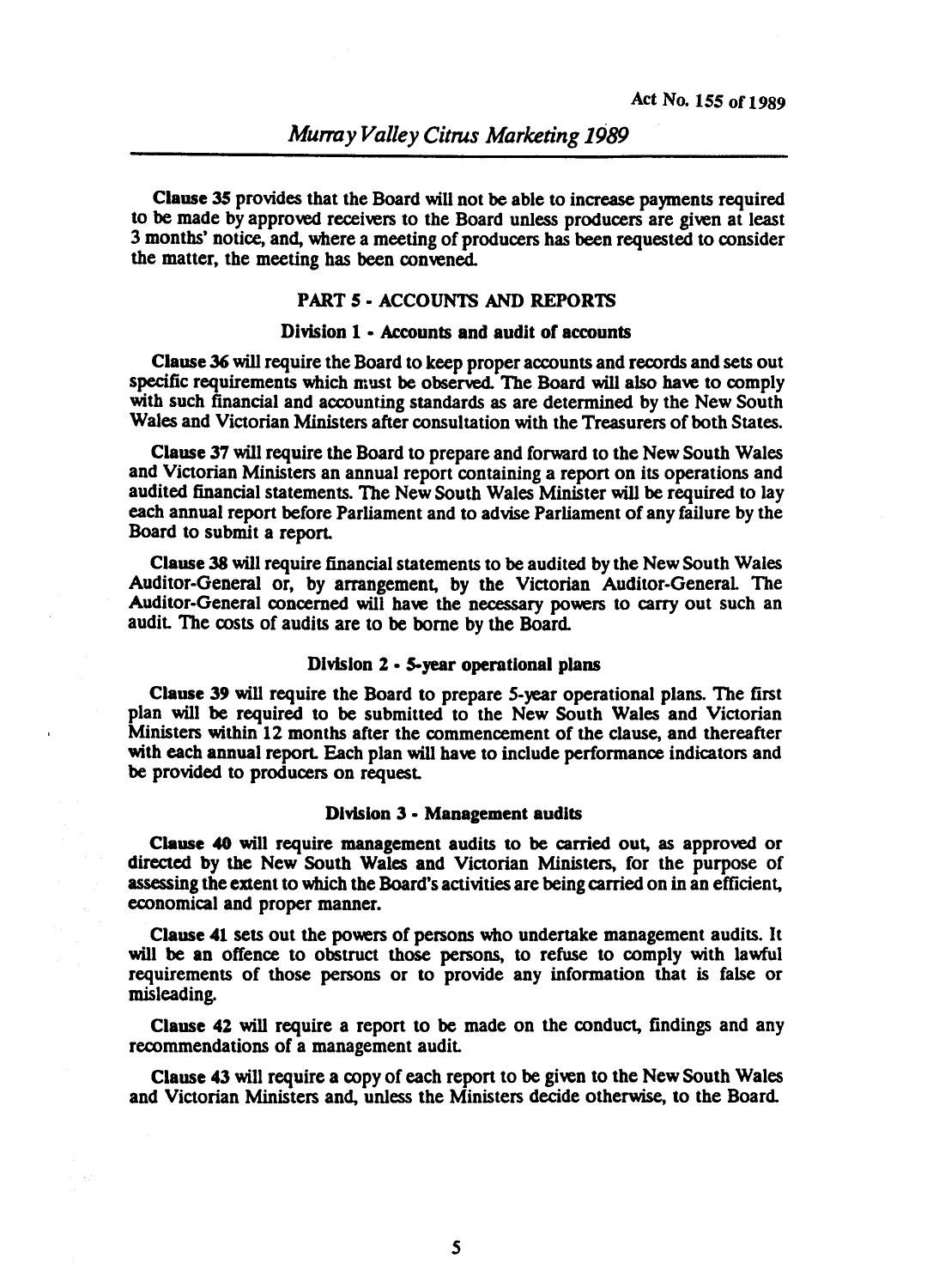### Division 4 • Information generally

Clause 44 will require the Board to give to the New South Wales Minister such information, reports and documents relating to the Board's policies and activities as that Minister requests.

### PART 6 • REVIEW AND DISSOLUTION OF THE BOARD

Clause 4S specifies the circumstances in which it will be possible to dissolve the Board. The Board may be dissolved:

- as a result of a poll under proposed section 46 or 47; or
- at the request of the Board under proposed section 48; or
	- on the recommendation of the New South Wales Minister under proposed section 49.

Clause 46 will require the Minister to direct periodically that a poll be taken of registered producers on the question of whether the Board should be dissolved. A poll will have to be taken 6 months before the end of the Board's second term of office and 6 months before the end of each alternate term occurring subsequently.

Clause 47 will require the New South Wales Minister to direct that a poll be taken on the question of the dissolution of the Board if the Minister has received a petition during the permitted period (as defmed in clause 3) which represents the views of at least half of the registered producers in the New South Wales production area, or if the Minister has received notice that a similar petition has been received in Victoria. A poll will be required to be held on the same day as that on which any corresponding poll is held in Victoria.

Clause 48 will enable the Board to request the New South Wales Minister to take action to dissolve the Board. The Minister will be able to refuse to consider such a request if it is not confirmed by the Board within a period determined by the Minister.

Clause 49 deals with the winding-up and dissolution of the Board. It will enable the Governor-in-Council to make an order to direct the Board to wind-up its affairs:

• if the New South Wales Minister is satisfied that more than half the registered producers at polls in New South Wales and Victoria favour the dissolution of the Board; or

if the Board has requested that it be dissolved; or

if the New South Wales Minister is satisfied that it is in the best interests of producers that the Board be dissolved.

Provision is made for the appointment of a liquidator for the purpose of the winding-up. If the New South Wales Minister is of the opinion that the affairs of the Board have been wound up, the Governor-in-Council will be empowered to make an order dissolving the Board. Money and assets of the Board are to be distributed among citrus grower organisations as the Governor-in-Council specifies and directs. An order will not take effect until a similar order is made in Victoria. In certain circumstances the New South Wales Minister will be required to report to the New South Wales Parliament on the dissolution of the Board.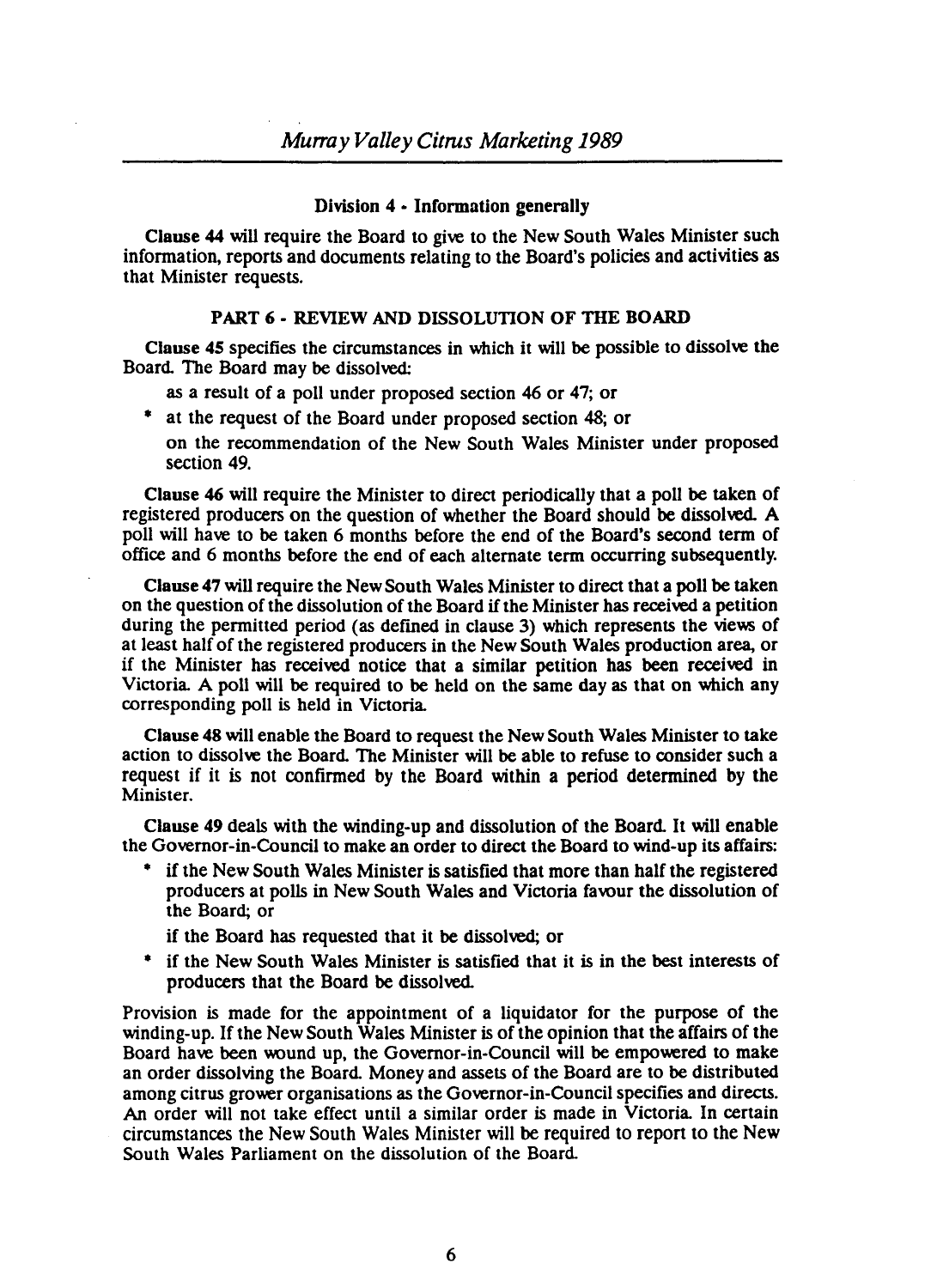Clause SO deals with the dismissal of the Board. The Governor-in-Council will be empowered to make an order removing all members from office. An order will not take effect until a similar order is made in Victoria. The Minister will be required to report to the New South Wales Parliament on the dismissal of the Board and the reasons for the dismissal

Clause 51 provides a mechanism for appointing an administrator if all the members have vacated their offices or been removed from office, or if the New South Wales Minister is satisfied that it would be in the best interests of the Board to appoint an administrator. An order appointing an administrator will not take effect until a similar order is made in Victoria.

### PART 7 - REGISTRATION AND POLLS

# Division 1 • Registration

Clause 52 deals with the registration of producers. All producers (other than small producers as defined in proposed section 3) will have to be registered annually with the Board. In the case of a business which is run by more than one producer, it will be sufficient for only one of those producers to be registered. A producer will be prohibited from carrying on business at a place not registered as a place of business of the producer.

Clause 53 will empower the Board to register a change in the place where the producer carries on business as a producer.

### Division 2 • Polls

Clause 54 will require the New South Wales Minister to direct a poll to be held on the question of whether a variety of citrus fruit should cease to be citrus fruit for the purposes of the proposed Act if a petition has been received within the permitted period (as defined in proposed section 3) from a majorityofall registered producers of that commodity in the New South Wales production area. Notice of a petition will be required to be given to the Victorian Minister.

Clause 55 provides a mechanism for taking a concurrent separate poll of other producers on the same question on which a poll is taken under proposed section 54.

Clause 56 provides that, if the New South Wales Minister is satisfied that a majority of registered producers in the New South Wales production area who produce a specified commodity or, ita separate poll was held, a majority of registered producers who actually voted, voted in favour of a proposal that the commodity be declared not to be a citrus fruit, that Minister will be required to recommend to the Governor-in-Council that an order be made which will give effect to the proposal The power to make that order is to be conferred by proposed section 5.

Clause 57 will require the New South Wales Minister to direct a poll to be held on the question of whether an additional variety of citrus fruit should be citrus fruit for the purposes of the proposed Act if a petition has been received within the permitted period (as defined in proposed section 3) from a majority of all registered producers in the New South Wales production area who produce that commodity. Notice of a petition will be required to be given to the Victorian Minister.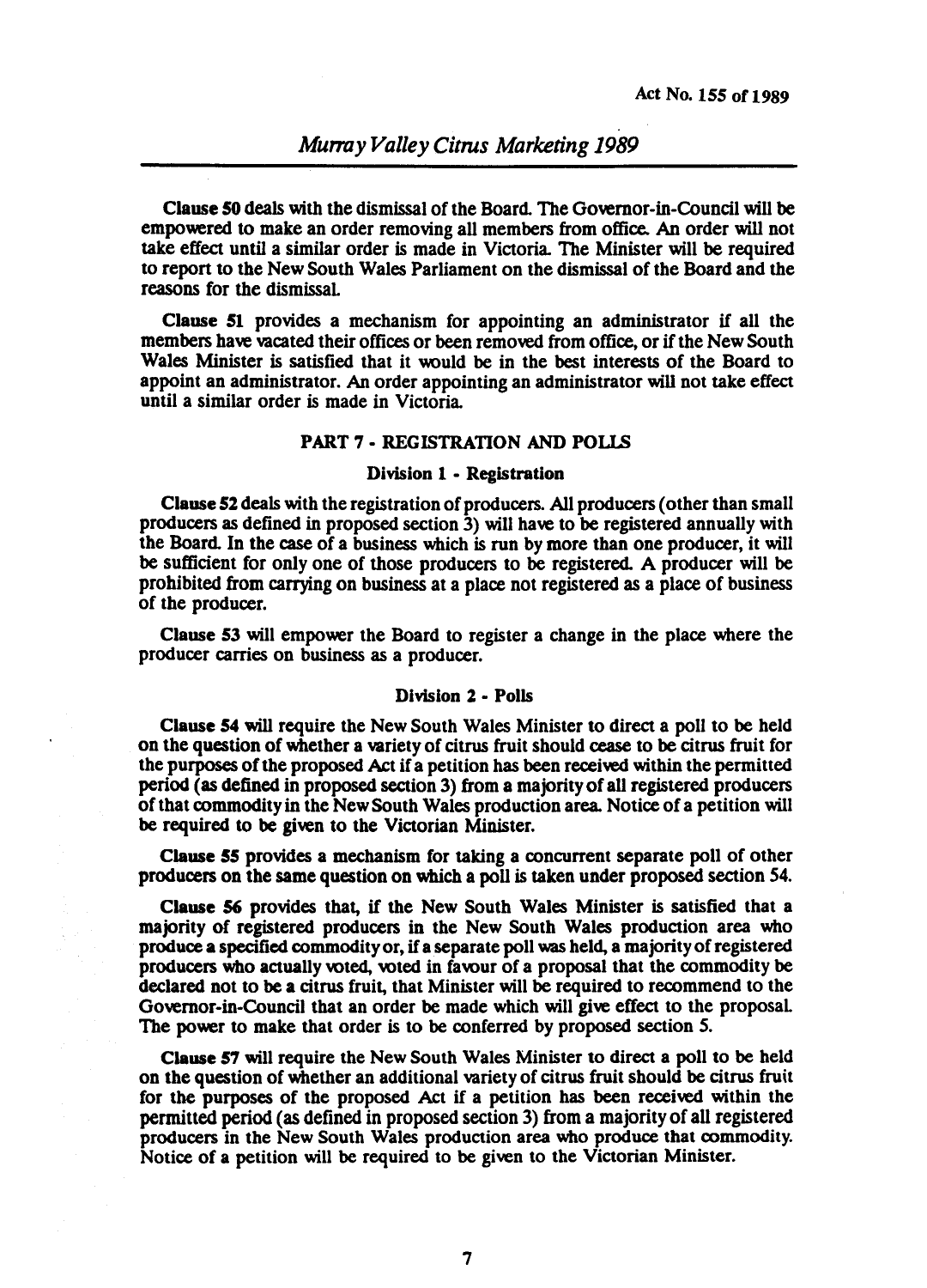Clause 58 provides a mechanism for taking a concurrent separate poll of other producers on the same question on which a poll is taken under proposed section 57.

Clause 59 provides that, if the New South Wales Minister is satisfied that a majority of registered producers in the New South Wales production area who produce a specified commodity or, if a separate poll was held, a majority of registered producers who actually voted, voted in favour of a proposal to declare a commodity grown within that area to be citrus fruit, that Minister will be required to recommend to the Governor-in-Council that an order be made which will give effect to the proposal The power to make such an order is to be conferred by proposed section 5.

Clause 60 will require the New South Wales Minister to direct a poll to be held on the question of whether a district should be excluded from the New South Wales production area if a petition has been received within the permitted period (as defined in proposed section 3) from a majority of all registered producers in that district Notice of the petition will be required to be given to the Victorian Minister.

Clause 61 provides a mechanism for taking a concurrent separate poll of other producers on the same question on which a poll is taken under proposed section 60.

Clause 62 provides that, if the New South Wales Minister is satisfied that a majority of registered producers in a specified district or, if a separate poll was held, a majority of registered producers who actually voted, voted in favour of a proposal to exclude the district from the New South Wales production area, that Minister will be required to recommend to the Governor-in-Council that an order be made which will give effect to the proposal The power to make such an order is to be conferred by proposed section 6.

Clause 63 will require the New South Wales Minister to direct a poll to be held on the question of whether a specified district should form part of the New South Wales production area if a petition has been received within the permitted period (as defined in proposed section 3) from a majority of all producers in that district who produce citrus fruit. Notice of the petition will be required to be given to the Victorian Minister.

Clause 64 provides a mechanism for taking a concurrent separate poll of other producers on the same question on which a poll is taken under proposed section 63.

Clause 6S provides that, if the New South Wales Minister is satisfied that a majority of producers in a district or, if a separate poll was held, a majority of producers who actually voted, voted in favour of a proposal to include the district in the New South Wales production area, that Minister will be required to recommend to the Governor-in-Council that an order be made which will give effect to the proposal The power to make such an order is to be conferred by proposed section 6.

Clause 66 will require the New South Wales Minister to publish a report of any proposal to which a poll relates before the date fixed for the taking of the poll

Clause 67 contains provisions relating to the conduct of polls, the preparation of rolls and voting at polls.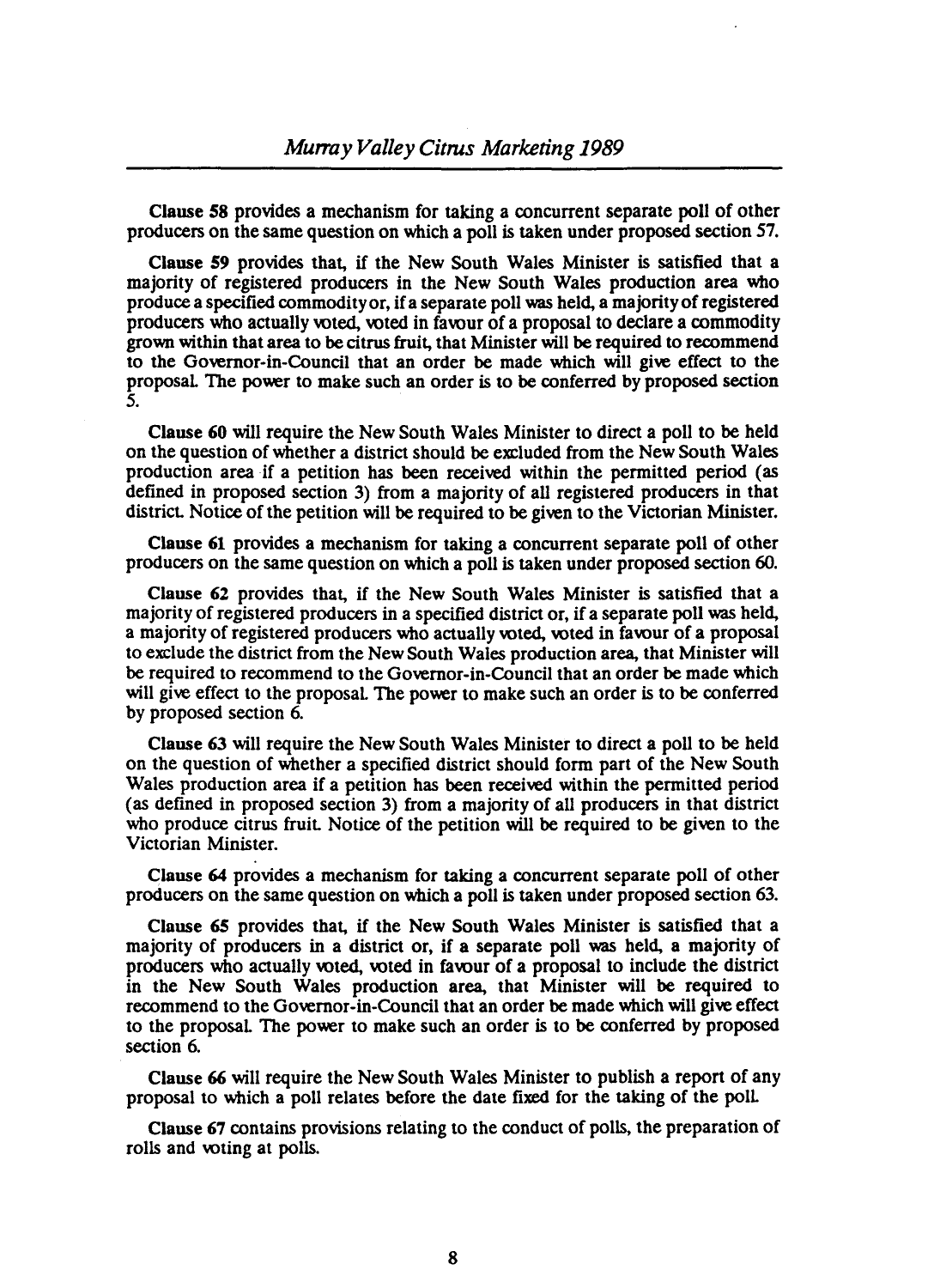Clause 68 will require the Board to pay the costs and expenses of polls.

#### PART 8· MISCELLANEOUS PROVISIONS

Clause 69 will enable the Board with the approval of the New South Wales and Victorian Ministers to appoint persons as authorised officers.

Clause 70 sets out the powers that authorised officers will have under the proposed Act. They will have the authority to enter and search premises (other than residential premises) used in connection with the storage or sale of citrus fruit grown in the New South Wales production area, and to exercise specified powers on those premises.

Clause 71 provides that it will be an offence:

- to delay or obstruct an authorised officer, or
- to refuse to comply with a lawful requirement; or
- to give false or misleading information in response to a lawful requirement

Clause 72 will empower members of the Police Force to stop and detain motor vehicles in which it is believed there is any citrus fruit or documents relating to citrus fruit grown in the total production area.

Clause 73 deals with annual general meetings. The clause will require the Board to hold at least one general meeting each year of registered producers and approved receivers. At least 42 days' notice of a meeting will be required to be given. It will be necessary for the notice to invite submission of items for discussion. Copies of the Board's latest annual report and plan of operations will be required to be given to registered producers and approved receivers before a meeting.

Clause 74 will enable the Board to require, by notice in writing, registered producers and approved receivers to keep such records and supply such information as the Board determines.

Clause 7S will prohibit a member or employee, or a former member or former employee, of the Board from disclosing official information except in the normal course of business of the Board or when authorised to do so. A member or employee of the Board will be prohibited from USing such information for that person's or another person's advantage.

Clause 76 will prohibit a member or employee of the Board from receiving or being given any payment or consideration to act contrary to his or her duty.

Clause 77 provides that, where a body corporate contravenes a provision of the proposed Act, any person concerned in the management of the body who knowingly authorised or permitted the contravention is to be regarded as having contravened the same provision (and thus be guilty of an offence).

Clause 78 is an evidentiary provision relating to statements and documents that can be used in proceedings under the proposed Act.

Clause 79 provides for prosecutions for offences against the proposed Act to be dealt with before a Local Court constituted by a Magistrate sitting alone.